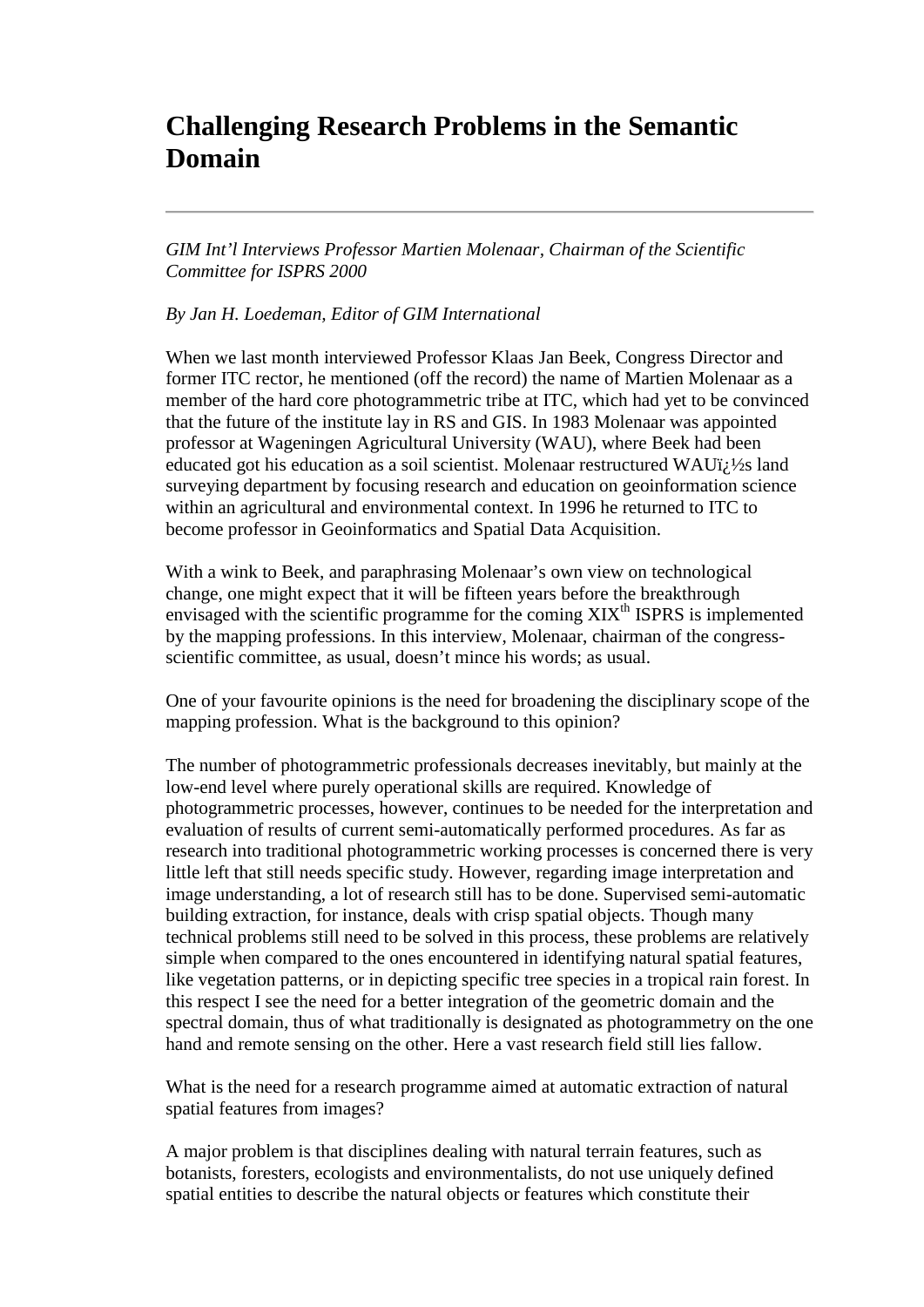disciplinary subjects. But as soon as these disciplines start to use the digital tools now available for spatial analyses, I expect them also to review the way they define, structure and use their terrain features or spatial units of interest. So that the really challenging research problems have shifted from the technical domain to the semantic domain. Moreover, the recognition of singular objects is no longer sufficient to satisfy end user requirements. Many end users monitor and analyse dynamic spatial complexes consisting of many (spatially) related objects, changing with time. Data representing these has to be stored in well structured spatial databases to allow for various manipulations and analyses aimed at specific user groups.

Does this approach imply that the  $XIX<sup>th</sup>$  ISPRS congress programme is aimed also at professionals who unrelated to traditional applications of photogrammetry and remote sensing?

Although national mapping agencies and cadastres are still very important for ISPRS, there is at present an urgent need to attract people from a broader range of potential application fields. This view is reflected by the theme of the  $XIX<sup>th</sup>$  congress. We also hope to attract a significant number of computer scientists . Issues like Open GIS, federated databases, massive data flows and the complexity of 3D spatial data generates specific query problems, which need to be addressed by purposely- designed databases enabling specific spatial operations. We badly need help from experts in the field of large spatial databases and also of 'computational geometry', a branch in informatics focused on developing algorithms to find spatial relations between natural objects represented by spatial data stored in a digital database. I see a growing awareness of the operational advantages of this computational approach in several application fields, not only in cadastral and topographic mapping, but also in less traditional disciplines like vegetation science and physical planning, as well as in other environmental sciences. So if we as technologists claim that our techniques have progressed to a level at which we can hand them over to end users in various application fields, then we must be able to get these end users interested in participating in the ISPRS activities. But a gap of about fifteen years always yawns between a technical breakthrough achieved in a research environment and the implementation of that technique within an organisational working environment.

This last remark refers to an ever-returning issue, does it not?

Having a clever idea, which results in a purely technical solution, is only a first step. To master all the institutional knowledge needed to successfully accomplish the operationalisation of this solution is, however, a second and more difficult step to make. Commission VI is becoming aware that substantial research questions are identifiable in this area. Restructuring a mapping organisation so that it can implement new technologies efficiently is only part of the solution. As soon as such an organisation starts using new innovative technologies, its role within the existing geoinformation infrastructure will inevitably change. Nowadays, other organisations than traditional mapping agencies have access to digital geo-data sources and modern processing tools as well. So mapping organisations must cope with changing relations and interests. A real hindrance in this respect is that their products are bound to strict specifications with a long and strong tradition, inevitably resulting in long production times. As a consequence they are less flexible than many of their new competitors, who can provide marketable geoinformation products on a more up-to-date basis and at a lower price without the need to fulfil those tight specifications. During the ISPRS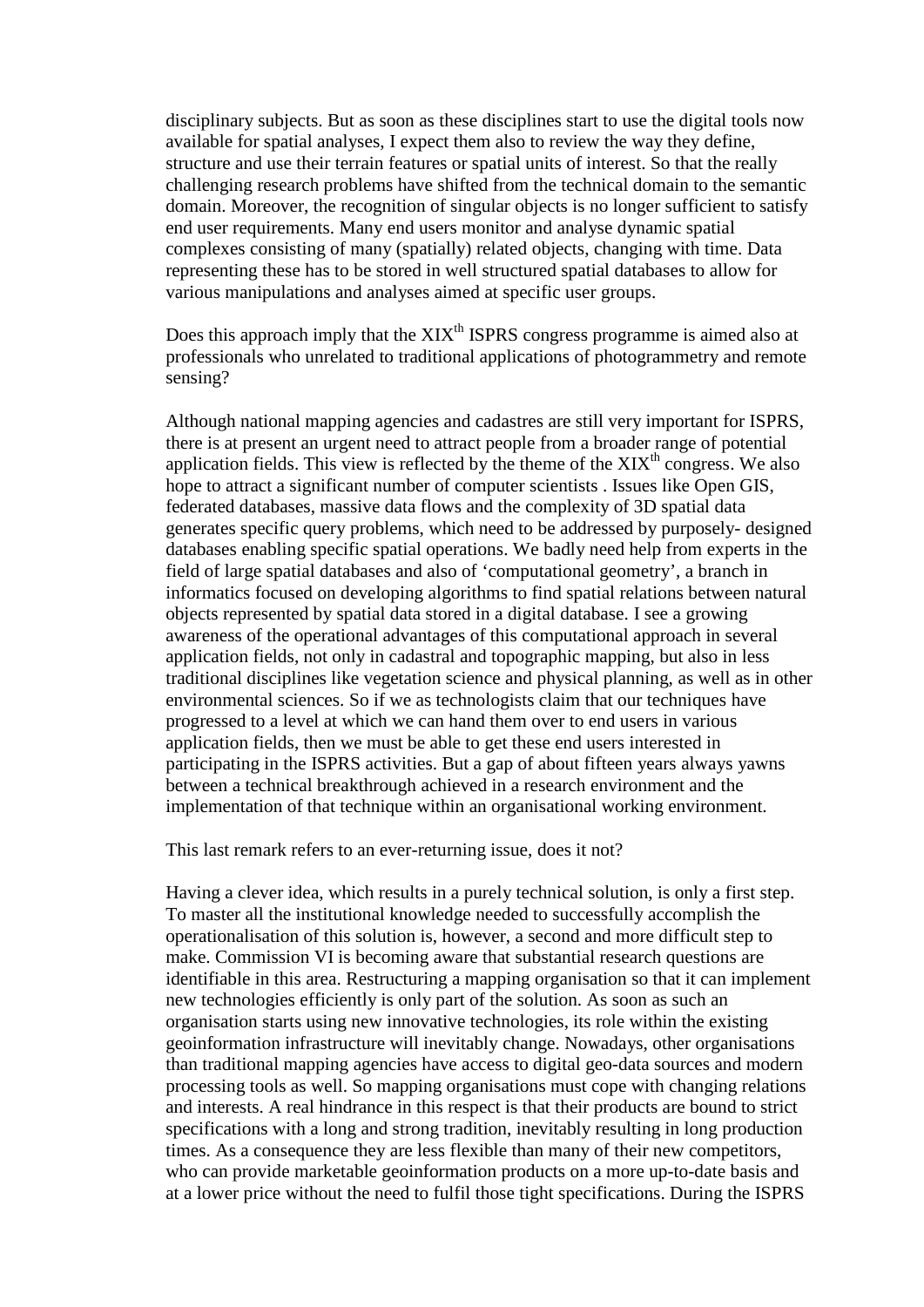2000 congress these emerging issues will not yet be so much at stake, but they will be explored in workshops. Our aim is to end up with some recommendations to the ISPRS and its commissions.

Issues related to the theme'Geoinformation for All' lie at the heart of the ITC, as was stressed by Congress Director and former ITC rector Klaas Jan Beek in GIM's August issue. You work at ITC as well. So what is your opinion?

Especially for countries where existing sources of geoinformation, i.e. classic topographic map series, have become completely out of date due to a lack of adequate mapping facilities, high resolution digital satellite imagery presents an excellent opportunity to get their geoinformation databases rapidly updated. The use of new technologies, as discussed previously, is paramount in this respect, because investments in digital production facilities are fractional compared to the ones needed for classic photogrammetric mapping. During recent visits to developing countries I've been impressed by the investments that have made in modern equipment. The availability of appropriate tools does not necessarily form a bottleneck; the main point is to get them used appropriately and efficiently. National and local needs for geoinformation must be put in the forefront, irrespective of whether these needs refer to sustainable development, land upgrading, rain forest monitoring, urbanisation, or whatever it may be. The updating process has to be addressed from a point of view which reflects these geoinformation needs and not from a historical or traditional mapping viewpoint. So a big 'but' is the availability of qualified personnel to do the job. Without proper education and organisation the updating scenario outlined, is doomed to fail.

What you portray here goes far beyond the traditional tasks of national mapping agencies. So, …?

Yes, in this respect other types of geoinformation will often have a higher priority while traditional topographic data play only a supporting role. It's no longer necessary to go through an entire topographic mapping cycle to get required information in an effective and reliable form. For some people this will sound like a curse in a church, but ... In many of today's applications, geo data is not required with the geometric accuracy norms in which geodesists and land surveyors so pride pride. It would be helpful for the deployment of modern fast and efficient mapping tools if the mapping profession could see that high accuracy is not anymore at the heart of most geoinformation. Hopefully they will be inclined to abandon the current production criteria, which date back to the beginning of this century, and start to approach the needs for geoinformation with more flexible tools. In this case, an enormous amount of work is already there, waiting to be accomplished by the mapping profession. If not, then …

Does this view of yours imply that data quality must be considered within the appropriate context?

I remember very well my own experience when I started my job at the Agricultural University Wageningen. In discussions concerning accuracy I implicitly referred to crisp geometric accuracy, not immediately realising that my colleagues implicitly addressed with that same term also the unsharpness or fuzziness in thematic classifications which had an inevitable impact on the geometric extension of their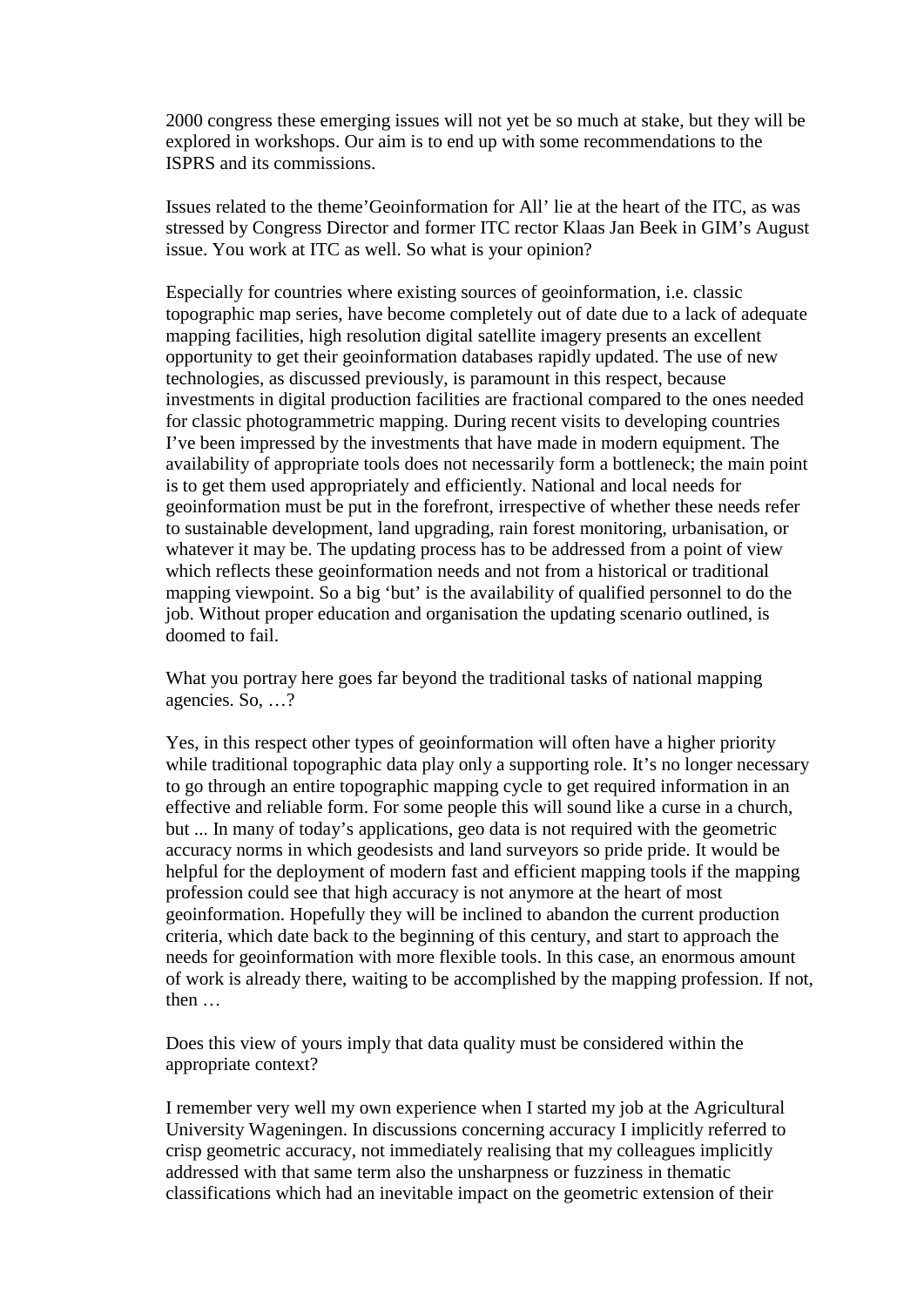spatial entities. We both addressed spatial quality, but from totally different departure points. This personal experience clearly showed me that the concept of data quality must be considered in a much broader context than the one we as surveyors have come to grips with. The mapping profession must realise that geometric quality alone is not an appropriate criteria for most mapping-oriented disciplines.

This brings us back to the congress theme again and to the subject of professional education. What is your view on the role ITC can play in this respect?

Here at ITC, my colleague Dick Groot has organised several executive seminars aimed at top managers of national mapping agencies. At that level there is a distinct awareness of the type of problems I just mentioned. Requests directed at the ITC are often related to a redefinition of educational programmes. Hence, at the top management level of mapping agencies the proper insights are there but the experience to operationalise these insights within the entire organisation is as yet lacking, partially because management and professionals at the lower levels are focused on geometric accuracy still.

How do you think the necessary revolution in professional attitude can be achieved?

To get a proper view on the data types and data quality involved in a mapping process, input from the user environment is a must. The production process itself must definitely be streamlined to be efficient and cost effective, but the appropriateness and quality of the end product must become a prime concern. I like to stress that this problem is at stake in both the developing and the developed part of the world. Worldwide, however, I see an emergence of educational programmes for GIS and geoinformatics which focus on the assembly belt, i.e. on informatics, resulting in training programmes for operating main stream software packages, or designing data bases. Beyond doubt, these tools-oriented programmes are very useful, but when they ignore the content of the information being processed by those tools, they overshoot their target. Informatics and tools-oriented professionals will be primarily occupied by how they produce, not by what they produce. Then they will inevitably address user requirements, i.e. information needs, in terms of their own familiar production processes. Geoinformation, however, is primarily about messages, thus about content, and not primarily about the means or tools to broadcast and receive those messages.

A last question: what do you regard as indicators for a successful technical programme?

The feeling in the lobbies, where the unofficial meetings and discussions take place, will be a first indicator. As new trends need an incubation period, another good indicator will be the activities Commissions and Working Groups begin developments in the four-year inter congress period after ISPRS 2000. It will take four to eight years before we can really see if mainstream interests within ISPRS have changed in the direction I have advocated in this interview. For me, the key indicator will be a successful attraction of interest groups, other than the traditional ones, taking part in new developments. In this respect, the scientific programme of the  $XIX<sup>th</sup>$  congress will be one of the many steps taken in the development of the ISPRS.

ITC, Hengelosestraat 99, 7514 AE Enschede, The Netherlands